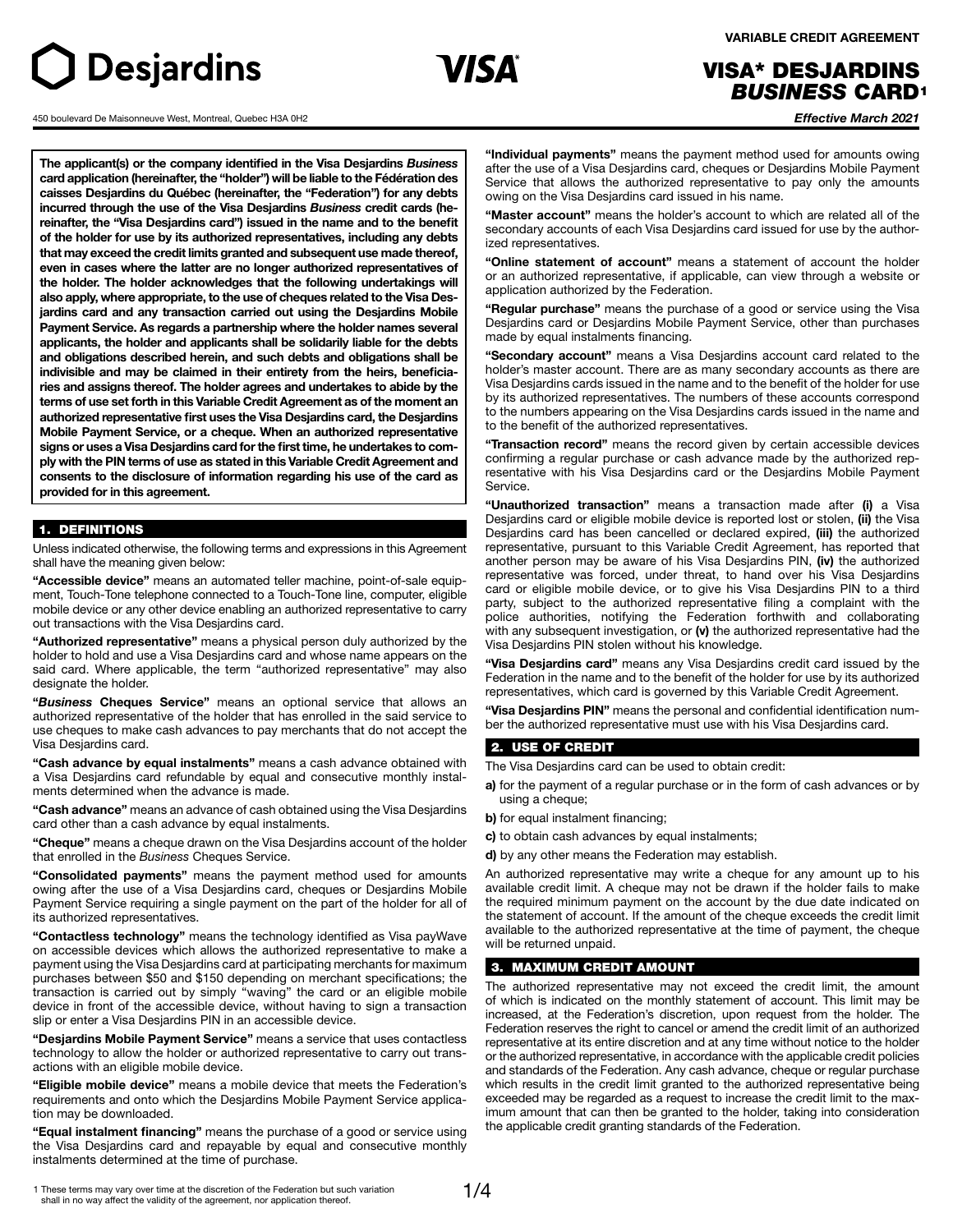#### 4. ENROLMENT AND USER FEES

Enrolment fees, including for the optional services, if any, indicated on the Visa Desjardins *c*ard application are deemed to be regular purchases and will be charged to the account of the holder on its monthly statement of account and on the monthly statement of account of each of the authorized representatives, if any, when one or more cards are issued and at each subsequent anniversary of the date of issuance.

#### 5. TERM OF EACH PERIOD FOR WHICH A MONTHLY STATEMENT OF ACCOUNT IS PROVIDED

The Federation shall send the holder or the holder and each of the authorized representatives, as the case may be, a printed or electronic copy of their monthly statement of account.

#### 6. MINIMUM PAYMENT REQUIRED FOR EACH BILLING PERIOD

The holder undertakes to reimburse the Federation, through each of its authorized representatives, where applicable, for purchases and cash advances made using the Visa Desjardins card, cheques and the Desjardins Mobile Payment Service, any amounts obtained using any one of the credit uses set forth herein, as well as applicable credit charges, in accordance with the terms and conditions of this Variable Credit Agreement. At the latest by the due date shown on the statement of account for a given period, the holder through the intermediary of its authorized representative, if any, shall send the Federation a payment representing:

- **a)** the entire balance, including credit charges on cash advances and cheques and on the unpaid portion of the previous month's balance; or
- **b)** the monthly instalment(s) for the period covered by the statement of account with regard to equal instalments financing and;
- **c)** the monthly instalment(s) for the period covered by the statement of account with regard to cash advances by equal instalments and;
- **d)** at least 2% OF THE TOTAL **(1)** of the balance shown on the statement of account for the previous period, **(2)** of the regular purchases during the period covered by the statement of account, **(3)** of the cash advances and cheques during the period covered by the statement of account, **(4)** of the applicable credit charges on purchases that have not been paid by the due date shown on the statement of account for the previous period, **(5)** of the credit charges on cash advances and cheques; LESS **(6)** the payments received since the date of the statement of account for the previous period, and **(7)** the amount of any transaction that has led to an adjustment during that period; or \$50, if 2% of the previously determined amount is less than \$50;
- **e)** any amount overdue on the date of the statement of account;
- **f)** any other amount which the Federation may notify the holder to pay.

The first monthly instalment of equal instalment financing and cash advances by equal instalments will be billed on the first Visa Desjardins statement of account issued following the transaction. The remaining monthly instalments will be billed on subsequent statements of account. The principal of equal instalment financing and cash advances by equal instalments shall be repayable in whole or in part by the due date, without penalty.

In all cases, any payment reversal and any payment made by cheque or by preauthorized debit that is not honoured will incur credit charges at the applicable rate hereunder as though the payment had never been made.

#### 7. APPLICATION OF PAYMENTS

Payments are used to cover **(1)** credit charges, and then in the following order **(2)** credit charges on the monthly amount of equal instalment financing and cash advances by equal instalments, **(3)** principal on equal instalment financing and cash advances by equal instalments, **(4)** cash advances and cheques from a previous period, **(5)** regular purchases that carry credit charges, **(6)** cash advances and cheques during the period covered by the statement of account, and **(7)** regular purchases recorded during the statement period.

#### 8. GRACE PERIOD

The holder has a grace period of twenty-one (21) days from the date the statement of account is mailed or from the date it is made available in electronic format, during which the total balance of the statement of account may be paid without having to pay credit charges, other than for cash advances and cheques.

#### 9. ANNUAL INTEREST RATES

**a) Regular purchases:** The annual interest rate applicable to regular purchases unpaid as at the due date shown on the statement of account corresponds to the Federation prime rate (the «Desjardins prime rate») in effect on the billing date, plus additional interest of 8.5%, which will vary with each change to the said prime rate. The annual interest rate charged to the holder, which is composed of the two elements described above, shall appear on each of the monthly statements of account of the holder.

**b) Cash advances and cheques:** The annual interest rate applicable to cash advances and cheques, calculated based on the daily average balance from the date on which the transaction was made until receipt of full payment, corresponds to the prime rate of Desjardins, plus additional interest of 8.5%, which will vary with each change to the said prime rate. The annual interest rate charged to the holder, which is composed of the two elements described above, shall appear on each of the holder's monthly statements of account.

**c) Equal instalment financing:** The annual interest rate applicable to the equal instalment financing shown on the statement of account is agreed in accordance with the financing plan offered by the merchant, up to a maximum of 19.9%.

**d) Cash advances by equal instalments:** The annual interest rate applicable to cash advances by equal instalments shown on the statement of account shall be agreed upon with the holder for each such advance before disbursement of the cash advance by equal instalments, but without ever exceeding 19.9% per year.

#### 10. CALCULATION OF CREDIT CHARGES

#### **a) Consolidated Payment**

**i. Regular purchases:** No credit charges are calculated on regular purchases billed the first time when the balance is paid in full by the due date shown on the statement of account. Otherwise, credit charges will be calculated on the average daily balance from the date on which the transaction is shown on the statement of account until receipt of full payment, if payment is not made within 21 days at the annual interest rate indicated on this statement of account.

**ii. Cash advances and cheques:** Credit charges on cash advances and cheques are calculated on the average daily balance from the date on which the transaction was made until receipt of full payment at the annual interest rate indicated on the statement of account.

**iii. Equal instalment financing and cash advances by equal instalments:** Credit charges on equal instalment financing and cash advances by equal instalment are calculated monthly at the annual interest rate indicated on the statement of account.

#### **b) Individual Payments**

**i. Regular purchases:** No credit charges will be calculated on regular purchases billed for the first time if the balance is paid in full by the due date shown on the statement of account. Otherwise, credit charges will be calculated on the average daily balance from the date on which the transaction is shown on the statement until receipt of full payment, if payment is not made within 21 days at the annual rate indicated on the statement of account. However, if the balance shown on a subsequent statement is paid in full no later than the indicated due date shown, regular purchases not yet paid shall be exempt from credit charges for the period for which full payment is made.

**ii. Cash advances and cheques:** Credit charges on cash advances and cheques are calculated based on the average daily balance from the date on which the transaction was made until receipt of full payment at the annual interest rate indicated on the statement of account.

**iii. Equal instalment financing and cash advances by equal instalments:** Credit charges on equal instalment financing and cash advances by equal instalments are calculated monthly at the annual interest rate indicated on the statement of account.

#### 11. LATE PAYMENT CHARGES

If the holder fails to make the required minimum payment by the due date indicated on his statement of account, the holder agrees to pay interest at the annual interest rate of 19.9% on any regular purchases, cash advances, cheques and instalments related to any equal instalment financing or cash advance by equal instalments already posted to the account at the time the payment becomes past due, as well as on any subsequent purchases, advances, instalments and cheques. Upon receipt of the required minimum payment indicated on the statement of account, the interest will revert to the regular interest rates that apply when the account is in good standing.

#### 12. ONLINE STATEMENT OF ACCOUNT

**a)** Registration for the online statement of account by the holder puts an end to the mailing of the paper version of the statement of account for both the holder and the authorized representative. However, depending on the date and time at which the registration for the online statement of account occurs, a statement may be sent by mail without being available in electronic format. All subsequent statements of account will be available in electronic format only.

Where possible, registration for the online statement of account by the authorized representative also puts an end to the mailing of the paper version of the statement of account.

**b)** The holder acknowledges that the online statement of account has the same value as the paper version of the statement of account and that it constitutes sufficient written proof in any legal proceedings. The holder also acknowledges that it is responsible for accessing, viewing and archiving the statement of account for future use, if applicable.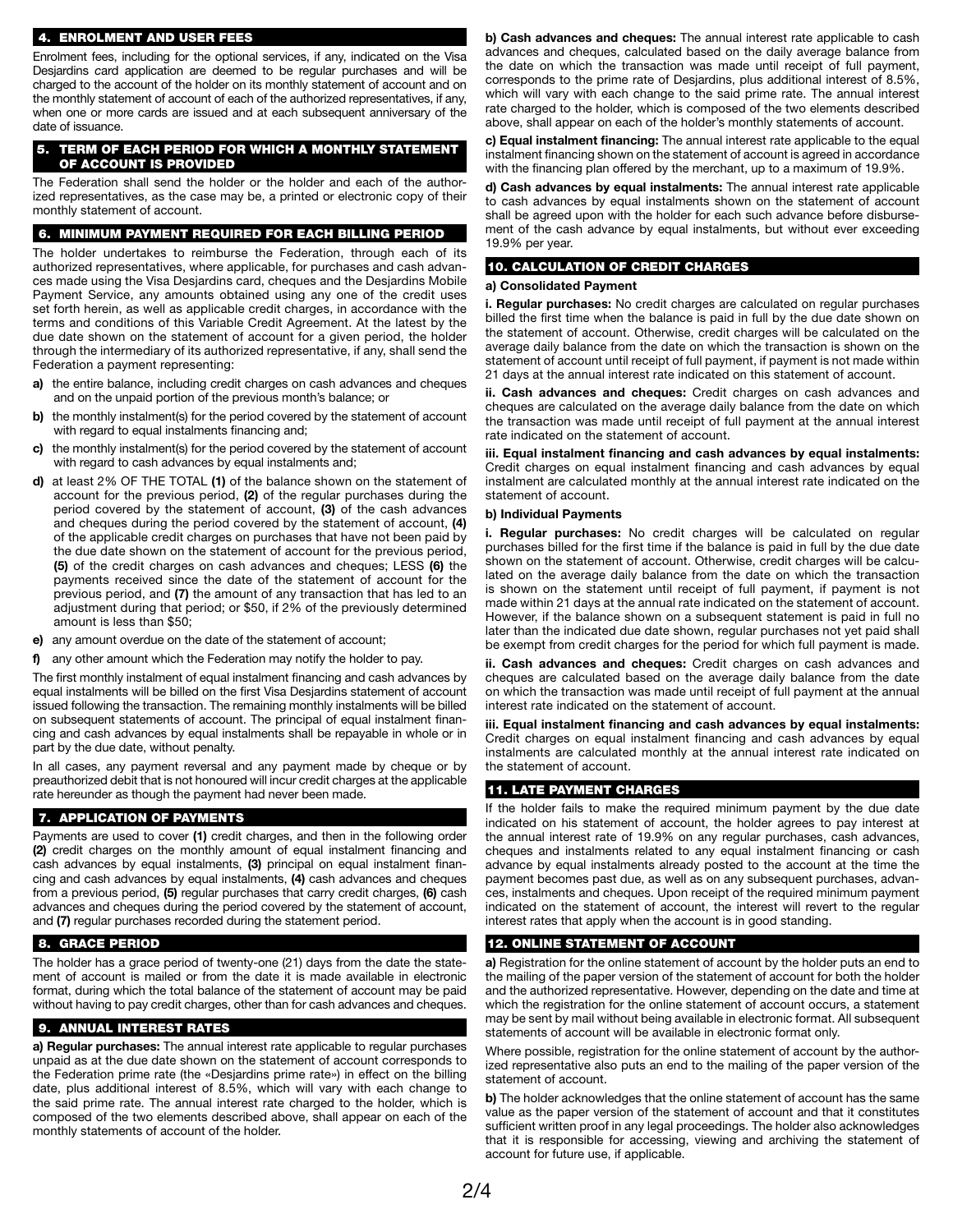**c)** The holder acknowledges that the Federation cannot be held liable for damages resulting from the inability to view the online statement of account further to any acts beyond the control of the Federation, including equipment failure or problems with an Internet service provider. If the holder is unable to view the online statement of account, it should contact the Federation immediately.

**d)** The Federation may at any time suspend access to the online statement of account and send the statement of account by mail.

#### 13. DESJARDINS MOBILE PAYMENT SERVICE

**a) Eligibility requirements:** To use the Desjardins Mobile Payment Service, the authorized representative must **(i)** be a Visa Desjardins cardholder and have an account in good standing; **(ii)** have an eligible mobile device and an account in good standing with a participating telecommunications service provider authorized by the Federation; **(iii)** meet all other requirements set forth by the Federation, the participating telecommunications service provider or the payment application provider.

**b) Virtual card:** To use the Desjardins Mobile Payment Service, a virtual card associated with the cardholder's current credit card account but with a separate number is issued. No card will be sent to the authorized representative and the card number can only be used to carry out Desjardins Mobile Payment Service transactions.

**c) Cancellation or deactivation of Desjardins Mobile Payment Service:** The authorized representative may at any time cancel his registration for the Desjardins Mobile Payment Service by notifying the Federation. The Federation reserves the right to modify or terminate the Desjardins Mobile Payment Service without notice if the authorized representative no longer meets the eligibility requirements.

**d) Responsibility of the Federation:** The Federation cannot be held liable for the refusal of a merchant to honour the Desjardins Mobile Payment Service, nor for the reliability of the point-of-sale equipment and the mobile device used to carry out the transaction.

#### 14. CARD AND CHEQUE VALIDITY

Neither the Visa Desjardins card nor the cheques nor the Desjardins Mobile Payment Service may be used before the validity date or after the expiry date indicated on the Visa Desjardins card. In the event of non-renewal of the *Business* Cheques Service, the holder will have six (6) months as of the date of cancellation of the service to use the cheques in his possession.

#### 15. CANCELLATION OF CARD AND CHEQUES BY THE FEDERATION

As the Visa Desjardins card and cheques remain the property of the Federation, the Federation reserves the right to take possession thereof or have them repossessed and to cancel all or part of one or more services provided by the card and cheques, or to deny the authorized representative access thereto, without prior notice to the holder or the authorized representative. The Federation shall not be held liable in this or in any other event.

### 16. DESTRUCTION OF CARD AND CHEQUES

Subject to the section "Loss or Theft of Card, Cheques or Eligible Mobile Device", in the event of cancellation of one or more Visa Desjardins cards held by an authorized representative, the holder shall be responsible for the destruction of the cancelled cards and the cheques related thereto. If the holder withdraws use of the Visa Desjardins card and cheques from one of the authorized representatives, the holder is responsible for destruction of the withdrawn card and cheques. The holder shall remain liable for payment of any debt incurred using the card issued for use by the authorized representative from whom it has withdrawn use of the Visa Desjardins card and cheques, as well as any debt incurred using the Desjardins Mobile Payment Service, and this until the Federation is notified of such withdrawal.

#### 17. LOSS OR THEFT OF CARD, CHEQUES OR ELIGIBLE MOBILE DEVICE

- **a)** The holder and the authorized representative undertake to notify the Federation immediately if a Visa Desjardins card, cheque or eligible mobile device is lost or stolen.
- **b)** If cheques or the Desjardins Mobile Payment Service are used without the authorized representative's authorization, the holder's liability shall be limited to a maximum of \$50 and all liability shall cease when the Federation is notified of the loss or theft of said cheques or eligible mobile device. Where applicable, subject to the section "Use of Visa Desjardins PIN," the same also holds for any lost or stolen Visa Desjardins card.

 In the event that the authorized representative's eligible mobile device is lost or stolen, the holder and the authorized representative undertake to inform the authorized representative's telecommunications service provider.

### 18. DISPUTE WITH A MERCHANT

**a)** The Federation assumes no liability whatsoever for the quality of the goods or services obtained using the Visa Desjardins card, cheques or Desjardins Mobile Payment Service and all claims or disputes concerning sales drafts or credit vouchers, requests for refunds, etc., should be settled directly between the holder and the merchant. The holder may also contact the Federation if it wishes to contest a transaction that appears on the monthly statement of account.

**b)** The Federation assumes no liability whatsoever if a Visa Desjardins card, cheque or the Desjardins Mobile Payment Service is refused by a Visa merchant for any reason whatsoever, or should the merchant amend, cancel or replace the benefits or discounts attached to the Visa Desjardins card.

#### 19. CREDIT VOUCHERS

Any credit voucher shall be credited to the Visa card's secondary account on the day it is received by the Federation, and the holder's obligation to pay that amount ceases on that day.

### 20. CURRENCY CONVERSION SERVICE

All cash advances or regular purchases made with a Visa Desjardins in a foreign currency are payable in Canadian currency converted at the exchange rate in effect as determined by the Federation or its provider on the date the conversion is processed. Cheques may be drawn in Canadian currency only. Any cheque written in foreign currency will automatically be returned to the holder.

A currency conversion charge of 2.5% (two dollars and fifty cents (\$2.50) per one hundred dollars (\$100) spent) shall apply on any amount recorded in the account in foreign currencies and converted into Canadian dollars. The amount payable in currency conversion charges is deemed to be a regular purchase and will be charged to the secondary account of the authorized representative's Visa Desjardins card on the date the currency is converted.

In the event that a foreign currency conversion transaction is credited to the holder's Visa Desjardins account, the transaction will be converted into Canadian currency at the exchange rate in effect as determined by the Federation or its provider on the date the conversion is processed, minus the currency conversion charge of 2.5% (two dollars and fifty cents (\$2.50) per one hundred dollars (\$100) spent).

#### 21. FORFEITURE OF BENEFIT OF THE TERM

In the event that the holder breaches any condition set forth herein, including without limitation, where the holder fails to make payments by the due date, the Federation may then require immediate repayment of all amounts owed by the holder, regardless of whether they are due and payable. Where applicable, the Federation reserves the right to withhold, in order to obtain payment of any specific, liquid and due claim it has against the holder, any sum of money it owes to the holder and use it to set-off its claim.

### 22. AMENDMENTS TO THE VARIABLE CREDIT AGREEMENT

The Federation reserves the right to amend the terms of use of the Visa Desjardins card and cheques by giving written notice of one month. Use of the Visa Desjardins card and cheques by an authorized representative following such notice shall constitute acceptance by the holder of the amendments which are the object of the said notice as of the effective date stipulated in the notice with respect to both the balance existing on that date and to subsequent debits.

## 23. RECURRING PRE-AUTHORIZED TRANSACTIONS

The cardholder and its authorized representatives accept that the Federation may contact merchants that the company or its authorized representative have authorized to make recurring transactions (e.g., monthly subscriptions for newspapers, cellphone plans) in order to disclose the new credit card number and expiry date, each time that a new credit card is issued to an authorized representative. The cardholder and its authorized representatives accept that each merchant will use this updated credit card information to continue the recurring transactions and they understand and accept that not all merchants are eligible to receive these updates and that it is their responsibility to make sure that each merchant has the updated credit card information. The cardholder and its authorized representatives may withdraw from this update service by calling at the customer service line on the back of their Visa Desjardins card.

#### 24. USE OF VISA DESJARDINS PIN

**a) Genuine signature:** The holder acknowledges that the joint use of the Visa Desjardins card with an authorized representative's Visa Desjardins PIN is the same as the authorized representative's genuine signature to enable him to carry out, through an accessible device, purchases and cash advances as provided for under this Agreement.

**b) Selection and confidentiality of Visa Desjardins PIN:** When the authorized representative selects his Visa Desjardins PIN, he undertakes not to select an obvious number (e.g. date of birth, telephone number, social insurance number, health insurance number, driver's licence number), in which case he shall be presumed to have contributed to the unauthorized use of his Visa Desjardins card and assume all liability therefor, if any. The authorized representative further undertakes not to disclose his Visa Desjardins PIN to anyone in any way whatsoever, nor to write it on his card or any other easily accessible document, in which case he shall also be presumed to have contributed to the unauthorized use of his Visa Desjardins card and assume all liability therefor, if any.